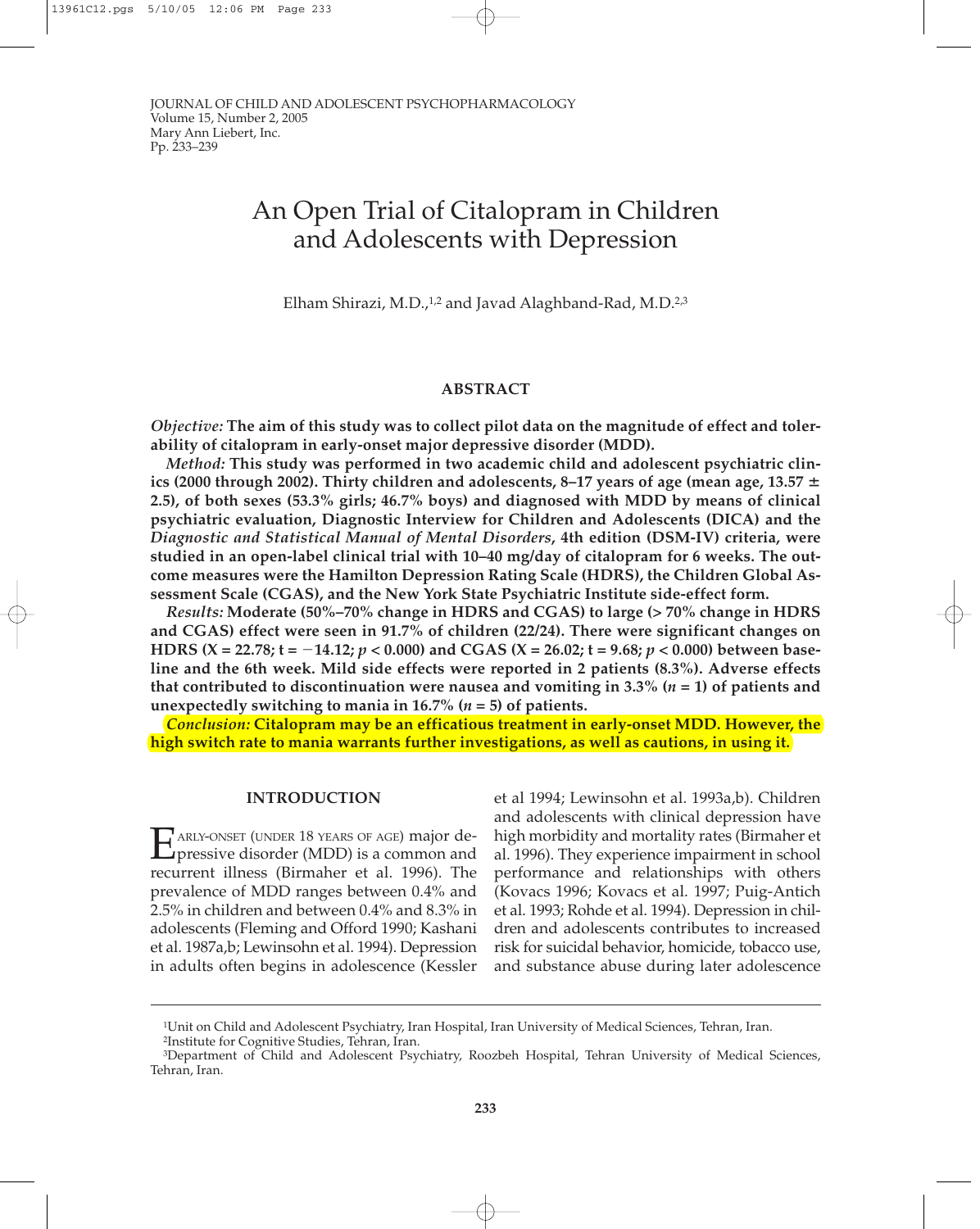and adulthood, compared to individuals without early-onset depression. They are at high risk for physical illness, early pregnancy, exposure to negative life events, and poor work performance, as well as academic and psychosocial functioning (Birmaher et al. 1996; Kovacs 1996; Kovacs et al. 1997). There is also a secular increase in the prevalence of MDD, and it appears that it is occurring at an earlier age in successive cohorts, underscoring the necessity for early identification and prompt treatment interventions (Kovacs and Gatsonis 1994; Ryan et al. 1992).

Controlled, double-blind trials have reported no significant differences between placebo and tricyclic antidepressants (TCAs), reporting a 40%–60% response rate to both (Hughes et al. 1990; Kashani et al. 1984; Petti and Law 1982; Puig-Antich et al. 1987). Selective serotonin reuptake inhibitors (SSRIs) are efficacious for the treatment of adults (Thase and Kupfer 1996) and youths (Emslie et al. 1997) with MDD. They have a relative benign side-effect profile, very low mortality after an overdose, and suitability for long-term maintenance (De Vane and Sallee 1996; Kutcher 1997; Leonard et al. 1997; Preskorn 1994). In open studies, 70%–90% of adolescents with MDD show a treatment response to SSRIs (De Vane and Sallee 1996; Leonard et al. 1997; Rey-Sanchez and Gutierrez-Casares 1997). An 8-week, double-blind, placebo-controlled trial of fluoxetine in 96 children and adolescents with nonpsychotic MDD showed significantly better response to fluoxetine than placebo (56% versus 33%), with 31% achieving full remission (Emslie et al. 1997). Citalopram, which is the most selective SSRI, is indicated for treatment of depression in several countries (Keller 2000). Double-blind, placebo-controlled studies have proven the efficacy of citalopram in treating MDD in adults (Montgomery et al. 1993; Mendels et al. 1999). Compared to the TCAs, citalopram shows a superior side-effect profile and a more rapid onset of action (Shaw et al. 1986). It has several potential advantages over other SSRIs. It is reported to have fewer side effects (Baldwin and Johnson 1995) and lesser drug reactions than other SSRIs (Greenblatt et al. 1998; Montgomery 1998; Nemeroff et al. 1996; Keller et al. 2001). There have been a few studies evaluating citalo-

pram's efficacy in children and adolescents with MDD (Baumgartner et al. 2002; Bostic et al. 2001). Our study was designed to collect preliminary data on the effectiveness and tolerability of citalopram in children and adolescents with MDD.

## **METHOD**

Subjects were children and adolescents (under 18 years of age) of both genders who were admitted to the child and adolescent psychiatric clinics of Roozbeh and Iran hospitals (two referral centers affiliated with Tehran and Iran University) during 2000–2002.

To be included in this study, subjects had to meet criteria of the *Diagnostic and Statistical Manual of Mental Disorders*, 4th edition (DSM-IV) for major depressive disorder (MDD), had to be in good medical health, and had to have normal intelligence. In addition to a structured psychiatric interview, the initial evaluation included a medical review of systems, a physical and neurological examination, electroencephalography (EEG) (to exclude seizure disorders), electrocardiography (ECG), and laboratory tests (complete blood-cell and differential-cell count, urinalysis, thyroid function tests, liver function tests, fasting blood sugar, cholesterol, triglyceride, blood urea nitrogen, and creatinine). They were screened for other psychiatric disorders, using the Diagnostic Interview of Children and Adolescents (DICA). Diagnosis was made by a certified child and adolescent psychiatrist, based on information from interviews of the parent and child.

Exclusion criteria were all known organic pathologies presenting with depressive or confounding symptoms. A full-scale IQ below 70 (mental retardation) was excluding as well. Two subjects were not enrolled in the study because of organic pathologies, which were grand mal epilepsy in one of the subjects and minor thalasemia in the other. Written, informed consent and assent to participate in the study were obtained from parents and corresponding patients.

Before entering the study, any subjects on psychotropic medications were required to discontinue them for at least 2 weeks before the study began.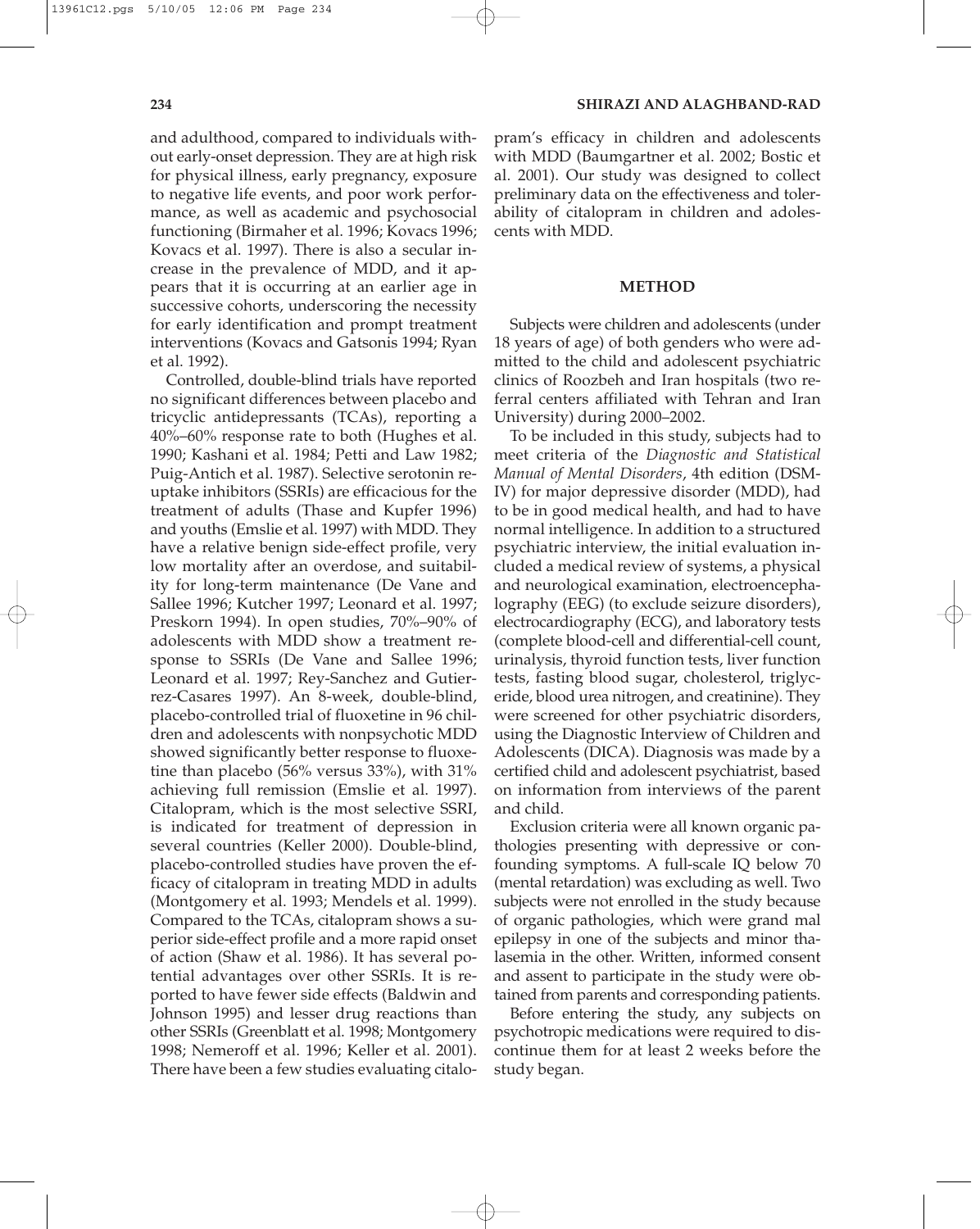#### **CITALOPRAM IN YOUTHS WITH DEPRESSION 235**

Depressive symptom severity was assessed using the Hamilton Depression Rating Scale (HDRS) because it is available in Farsi. Overall, functioning was assessed using the Children's Global Assessment Scale (CGAS). The New York State Psychiatric Institute side-effect form for clinical trial in children and adolescents was used to assess medication side effects.

The treatment phase of this study consisted of a 6-week, open label medication trial after a 2-week washout period for subjects previously on psychotropic medications. The duration of 6 weeks is one of the recommended durations for open clinical trials in children and adolescents with depression (Klein et al. 1994). Citalopram was initiated at 10–20 mg per day in the morning determined by clinician's judgment. The medication was prescribed by the psychiatrist, and the dosage was adjusted on an individual basis at 10–40 mg per day. The dose schedule was designed to be stabilized by week 6. Compliance was evaluated by pill count.

The psychiatrist maintained weekly contacts (or more, if indicated) with the subjects and/ or parents. At these times, weekly ratings of HDRS, CGAS, side-effect form, and pill count were completed. Detailed progress notes were recorded after each visit as well.

A paired *t* test was applied to compare the preand posttreatment ratings. A  $p$  value of  $< 0.05$ was chosen to represent statistical significance.

#### **RESULTS**

Of the initial 30 subjects, 24 subjects completed the study. Demographic, clinical characteristics and comorbid diagnoses of the sample are summarized in Table 1.

The average daily dose of citalopram was 20.8 mg, with a range of 10–40 mg per day. At the end of the study, 2 subjects (8.3%) were taking 10 mg per day, 20 subjects (83.3%) were taking 20 mg per day, and the other 2 subjects (8.3%) were taking 40 mg per day.

### *Therapeutic effects*

Table 2 and Figure 1 show responses to medication from baseline through week 6. There were significant changes on outcome measures

TABLE 1. CLINICAL CHARACTERISTICS OF MDD SAMPLE

| <i>Features</i> ( $N = 30$ )                          |                     |
|-------------------------------------------------------|---------------------|
| Demographic                                           |                     |
| Age, year range                                       | 8–17                |
| Age, mean $(\pm SD)$                                  | $13.57 \ (\pm 2.5)$ |
| Female, $N(\%)$                                       | 16 (53.3%)          |
| Male, $N(\%)$                                         | 14 (46.7%)          |
| Primary school, $N(\%)$                               | $6(20\%)$           |
| High school, N(%)                                     | 24 (80%)            |
| Clinical                                              |                     |
| Inpatient, N(%)                                       | $9(30\%)$           |
| Outpatient, $N(\%)$                                   | $21(70\%)$          |
| Comorbid Diagnoses                                    |                     |
| Obsessive-compulsive disorder, $N(\%)$                | 13 (43.3%)          |
| Simple phobia, $N(\%)$                                | $9(30\%)$           |
| Generalized anxiety disorder, $N(\%)$                 | $5(16.7\%)$         |
| Oppositional-defiant disorder, $N(\%)$                | $3(10\%)$           |
| Tic disorder, N(%)                                    | $2(6.7\%)$          |
| Attention-deficit/hyperactivity<br>disorder, $N(\% )$ | $2(6.7\%)$          |

MDD, major depressive disorder; N, number of patients; SD, standard deviation.

between baseline and 6 weeks of treatment with citalopram. None of the subjects met criteria for MDD at the end of the study.

Table 3 summarizes the range of changes in HDRS and CGAS. As Table 3 shows, moderate  $(50\% - 70\%)$  to large ( $> 70\%$ ) improvements are seen in 91.7%.

#### *Adverse effects*

No statistically significant changes were found in weight, height, or vital signs. Three subjects (10%) reported mild side effects, which resolved spontaneously or with dosage adjustment. They were delayed menstrual period, diuresis, nausea, and diaphoresis. Physical side effects, as a reason for discontinuation, occurred in only 1 patient who developed gastrointestinal complications; mainly, nausea and vomiting. No suicidal thoughts or behaviors were reported in the sample during the study.

Five patients (16.7%) discontinued the medication because of their switching to mania, which was significantly high. They were 3 boys and 2 girls with a mean age of  $12.6 (\pm 1.92)$  years. All of the patients were experiencing their first episode of depression and 1 patient had obsessive-compulsive disorder and tic disorder as a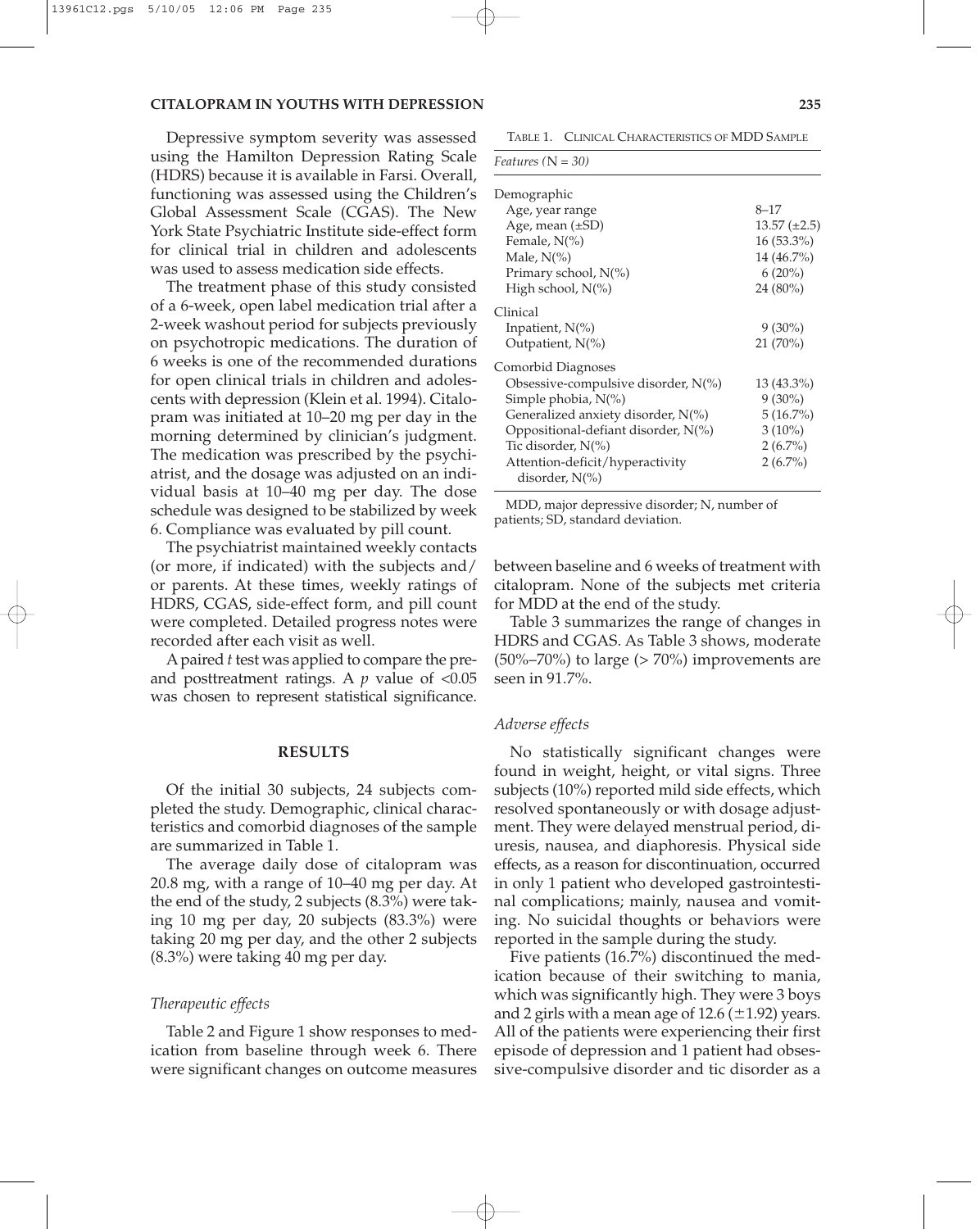|             | AFTER U VVEERS TREATIVIENT OF CHALOI RAIVE |           |                         |           |    |          |            |
|-------------|--------------------------------------------|-----------|-------------------------|-----------|----|----------|------------|
| Measure     | <b>Baseline</b><br>$(N = 30)$              |           | Six weeks paired T test |           |    |          |            |
|             |                                            |           | $(N = 24)$              |           |    |          |            |
|             | Mean score                                 | SD        | Mean score              | <i>SD</i> | dt | t-score  | $p$ -value |
| <b>HDRS</b> | 32.9                                       | $\pm 8.4$ | 10.12                   | $\pm 7.5$ | 23 | $-14.12$ | < 0.000    |
| <b>CGAS</b> | 39.9                                       | $\pm 8.4$ | 65.92                   | ±12.3     | 23 | 9.68     | < 0.000    |

TABLE 2. MEAN AND STANDARD DEVIATION (SD) SCORES OF MDD SAMPLE BEFORE AND AFTER 6 WEEKS TREATMENT OF CITALOPRAM

HDRS, Hamilton Depression Rating Scale; CGAS, Children Global Assessment Scale; MDD, major depressive disorder.

comorbidity. They were taking 20 mg of citalopram per day from the beginning of the study and showed a full manic picture during the 2nd week.

All subjects who completed the study intended to continue the medication, although the high cost of medication was a major concern.

# **DISCUSSION**

Citalopram treatment was effective in relieving early-onset depressive symptoms, and this was evident in CGAS and HDRS. Differences before and 6 weeks after the onset of treatment were statistically significant on both scales.



**FIG. 1. Mean (X) and standard deviation (SD) of HDRS and CGAS scales before and after 6 weeks treatment of citalopram.**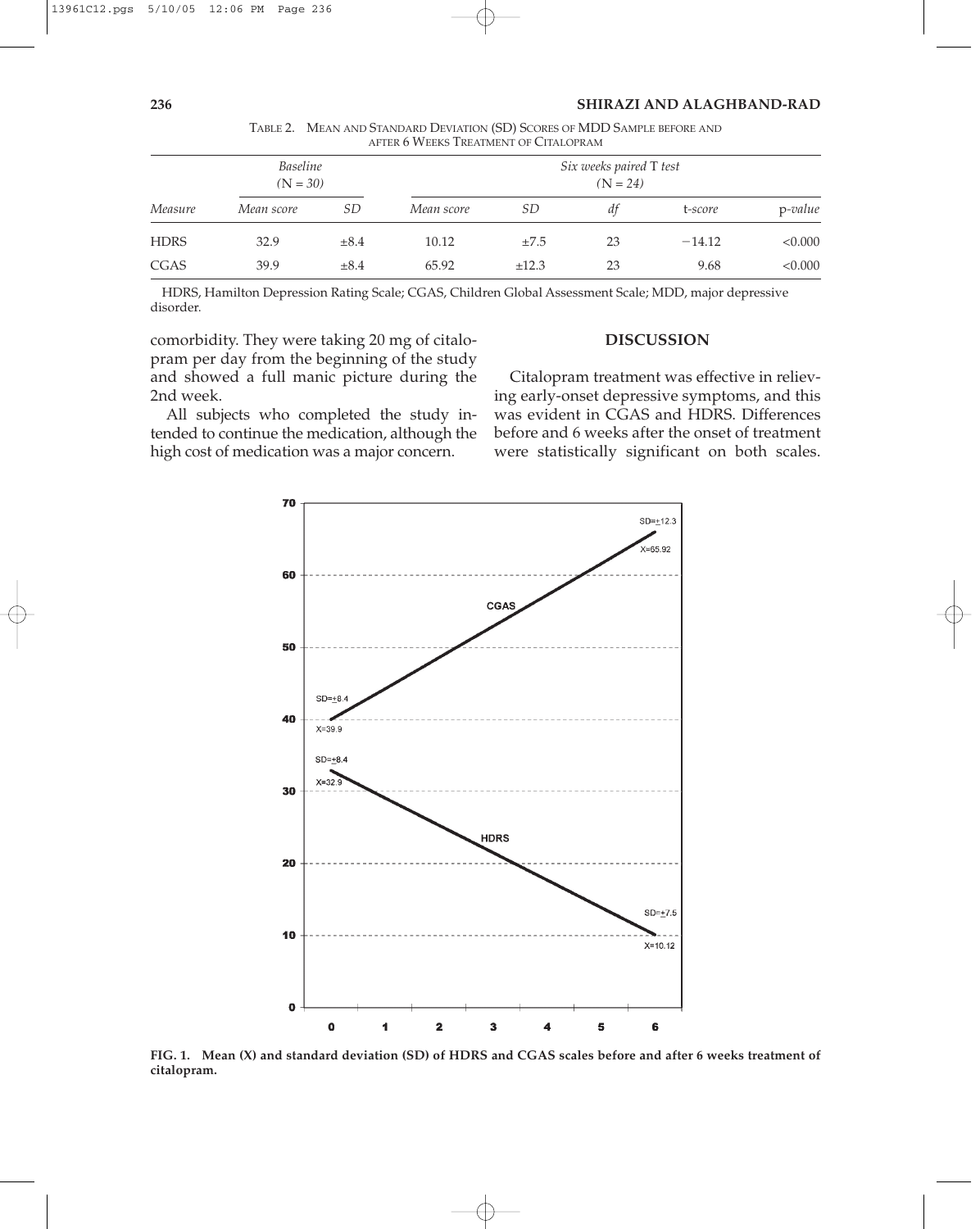#### **CITALOPRAM IN YOUTHS WITH DEPRESSION 237**

| Measure     | Range of change                    |                                         |                                   |  |  |  |
|-------------|------------------------------------|-----------------------------------------|-----------------------------------|--|--|--|
|             | $< 50\%$<br>Number of patients (%) | $50\% - 70\%$<br>Number of patients (%) | $>70\%$<br>Number of patients (%) |  |  |  |
| <b>HDRS</b> | $2(8.4\%)$                         | $8(33.3\%)$                             | $14(58.3\%)$                      |  |  |  |
| <b>CGAS</b> | $2(8.4\%)$                         | $2(8.3\%)$                              | $20(83.3\%)$                      |  |  |  |

TABLE 3. CHANGE IN CGAS AND HDRS SCALES IN THE MDD SAMPLE AFTER 6 WEEKS OF TREATMENT WITH CITALOPRAM

HDRS, Hamilton Depression Rating Scale; CGAS, Children Global Assessment Scale; MDD, major depressive disorder.

There was no clear difference in patient responsiveness based on age or gender. When reviewing the weekly ratings in this study, it was noted that most subjects showed improvement within 1–2 weeks after the onset of medication, consistent with adult studies comparing citalopram to other SSRIs, such as fluoxetine (Patris et al. 1996) and sertraline (Stahl 1998).

Citalopram has little or no affinity for pre- or postsynaptic receptors, such as those for dopamine, norepinephrine, and histamine (Hyttel et al. 1995). There are fewer complaints of side effects reported with citalopram use in other studies (Baldwin and Johnson 1995). In our study, where subjects took between 10 to 40 mg per day of citalopram, most adverse effects were minimal and tended to resolve spontaneously. There were no changes in vital signs as well. However, our finding of a high switch rate from depression to mania is alarming. Follow-up studies have found that 20%–40% of children and adolescents with MDD develop bipolar I disorder within a period of 5 years after the onset of depression, and early-onset depression is associated with an increased risk of developing bipolar I disorder (Geller and Luby 1997; Kovacs et al. 1997; Kovacs 1996; Strober et al. 1995; Strober and Carlson 1982). Many youth referred for depression are experiencing their first depressive episode. Because the symptoms of unipolar and bipolar depression are similar, it is difficult to determine whether a patient needs only an antidepressant or concomitant use of mood stabilizers. Some patients have to discontinue the treatment because of switching to mania.

#### *Limitations*

As comorbid disorders were frequent, measurements assessing other symptoms—not only depression—might change differentially as a function of treatment. The number of patients in this study, however, did not allow evaluating the responses according to coexisting disorders. Future studies should take this into account by examining subgroups.

Because of the limited duration in this study (6 weeks), there may be an uncertainty whether gains were stable. In addition, placebo effects could have added to the effects observed.

#### **CONCLUSION**

The findings of this study suggest that citalopram, at 10 to 40 mg per day, may be efficatious in acute-phase treatment of MDD in children and adolescents. However, adverse side effects are of concern. Our findings are relevant to clinicians who are faced with treatment decisions for early-onset depression and a relative limited data guiding therapeutic choice. Prospective double-blind, controlled studies involving placebo and other drug comparisons in larger samples and longer durations are warranted to confirm these findings.

#### **REFERENCES**

- Baldwin D, Johnson FN: Tolerability and safety of citalopram. Rev Contemp Pharmacother 6:315– 325, 1995.
- Baumgartner JL, Emslie GJ, Crismon ML: Citalopram in children and adolescents with depression or anxiety. Ann Pharmacother 36:1692–1697, 2002.
- Birmaher B, Ryan ND, Williamson DE, Brent D, Kaufman J, Dahl R, Perel J, Nelson B: Childhood and adolescent depression: A review of the past 10 years. Part I. J Am Acad Child Adolesc Psychiatry 35:1427–1439, 1996.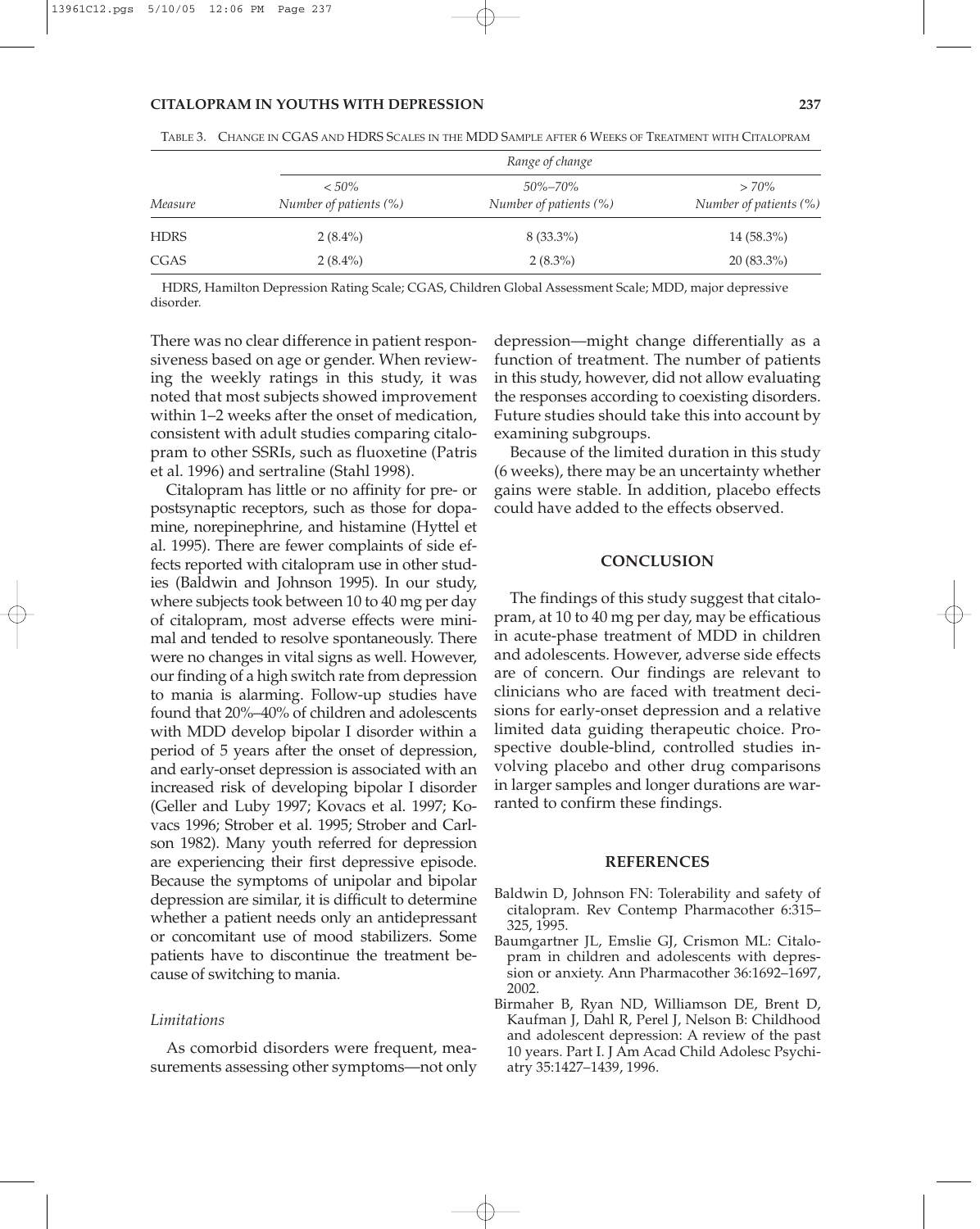- Bostic JQ, Prince J, Brown K, Place S: A retrospective study of citalopram in adolescents with depression. J Child Adolesc Psychopharmacol 11: 159–166, 2001.
- De Vane CL, Sallee FR: Serotonin selective reuptake inhibitors in child and adolescent psychopharmacology: A review of published experience. J Clin Psychiatry 57:55–56, 1996.
- Emslie GJ, Rush J, Weinberg WA, Kowatch RA, Hughes CW, Carmody T, Rintelman J: A doubleblind, randomized, placebo-controlled trial of fluoxetine in children and adolescents with depression. Arch Gen Psychiatry 54:1031–1037, 1997.
- Fleming JE, Offord DR: Epidemiology of childhood depressive disorders: A critical review. J Am Acad Child Adolesc Psychiatry 29:571–580, 1990.
- Geller B, Luby J: Child and adolescent bipolar disorder: A review of the past 10 years. J Am Acad Child Adolesc Psychiatry 36:1168–1176, 1997.
- Greenblatt DJ, Von Moltke LL, Harmatz JS, Shader RI: Drug interactions with newer antidepressants: Role of human cytochromes  $P_{450}$ . J Clin Psychiatry 59(Suppl 15):19–27, 1998.
- Hughes CW, Preskorn S, Weller E, Weller R, Hassanein R, Tucker S: The effect of concomitant disorders in childhood depression on predicting treatment response. Psychopharmacol Bull 26: 235–238, 1990.
- Hytell J, Arnt J, Sanchez C: The pharmacology of citalopram. Rev Contemp Pharmacother 6:271– 285, 1995.
- Kashani J, Shekim W, Reich J: Amitriptyline in children with major depressive disorder: A doubleblind crossover pilot study. J Am Acad Child Adolesc Psychiatry 23:348–351, 1984.
- Kashani JH, Carlson GA, Beck NC, Hoeper EW, Corcoran CM, McAllister JA, Fallahi C, Rosenberg TK, Reid JC: Depression, depressive symptoms, and depressed mood among a community sample of adolescents. Am J Psychiatry 144:931– 934, 1987a.
- Kashani JH, Beck NC, Hoeper EW, Fallahi C, Corcoran CM, McAllister JA, Rosenberg TK, Reid JC: Psychiatric disorders in a community sample of adolescents. Am J Psychiatry 144:584–589, 1987b.
- Keller MB: Citalopram therapy for depression: A review of 10 years of European experience and data from U.S. clinical trials. J Clin Psychiatry 61:896–908, 2000.
- Keller MB, Ryan ND, Strober M, Klein RG, Kutcher SP, Birmaher B, Hagino OR, Koplewicz H, Carlson GA, Clarke GN, Emslie GJ, Feinberg D, Geller B, Kusumaker V, Papatheodorou G, Sack WH, Sweeney M, Wagner KD, Weller EB, Winters NC, Dakes R, McCafferty JP: Efficacy of paroxetine in the treatment of adolescent major depression: A randomized, controlled trial. J Am Acad Child Adolesc Psychiatry 40:762–772, 2001.
- Kessler RC, MC Gonagle KA, Zhao S, Nelson CB, Hughes M, Eshleman S, Wittchen HU, Kendler

KS: Lifetime and 12-month prevalence of DSM-III-R psychiatric disorders in the United States. Arch Gen Psychiatry 51:8–19, 1994.

- Klein RG, Abikoff H, Barkley RA, Campbell M, Leckman JF, Ryan ND, Solanti MV, Whalen CK: Clinical trials in children and adolescents. In: Clinical Evaluation of Psychotropic Drugs: Principles and Guidelines. Edited by Prien RF, Robinson DS. New York, Raven Press, 1994, pp 501– 546.
- Kovacs M, Gatsonis C: Secular trends in age at onset of major depressive disorder in a clinical sample of children. J Psychiatr Res 28:319–329, 1994.
- Kovacs M: Presentation and course of major depressive disorder during childhood and later years of the life span. J Am Acad Child Adolesc Psychiatry 35:705–715, 1996.
- Kovacs M, Obrosky DS, Gatsonis C, Richards C: First-episode major depressive and dysthymic disorder in childhood: Clinical and sociodemographic factors in recovery. J Am Acad Child Adolesc Psychiatry 36:777–784, 1997.
- Kutcher SP: Child and Adolescent Psychopharmacology. Philadelphia, Saunders, 1997.
- Leonard HL, March J, Rickler KC, Allen AJ: Pharmacology of the selective serotonin reuptake inhibitors in children and adolescents. J Am Acad Child Adoelsc Psychiatry 36:725–736, 1997.
- Lewinsohn PM, Hops H, Roberts RE, Seeley JR, Andrews JA: Adolescent psychopathology I: Prevalence and incidence of depression and other DSM-III-R disorders in high school students. J Abnorm Psychol 102:133–144, 1993a.
- Lewinsohn PM, Rohde P, Seeley JR, Fisher SA: Agecohort changes in the lifetime accurance of depression and other mental disorders. J Abnorm Psychol 102:110–120, 1993b.
- Lewinsohn PM, Clarke GN, Rohde P: Psychological approaches to the treatment of depression in adolescents. In: Handbook of Depression in Children and Adolescents. Edited by Reynolds WM, Johnson HF. New York, Plenum, 1994, pp 309– 344.
- Mendels J, Kiev A, Fabre LF: Double-blind comparison of citalopram and placebo in depressed outpatients with melancholia. Depress Anxiety 9:54– 60, 1999.
- Montgomery SA: Efficacy and safety of the selective serotonin reuptake inhibitors in treating depression in the elderly. Int Clin Psychopharmacol 13(Suppl 5):S49–S54, 1998.
- Montgomery SA, Rasmussen JG, Tanghoj P: A 24 week study of 20 mg citalopram, 40 mg citalopram, and placebo in the prevention of relapse of major depression. Int Clin Psychopharmacol 8: 181–188, 1993.
- Nemeroff CB, De Vane CL, Pollock BG: Newer antidepressants and the cytochrome P 450 system. Am J Psychiatry 153:311–320, 1996.